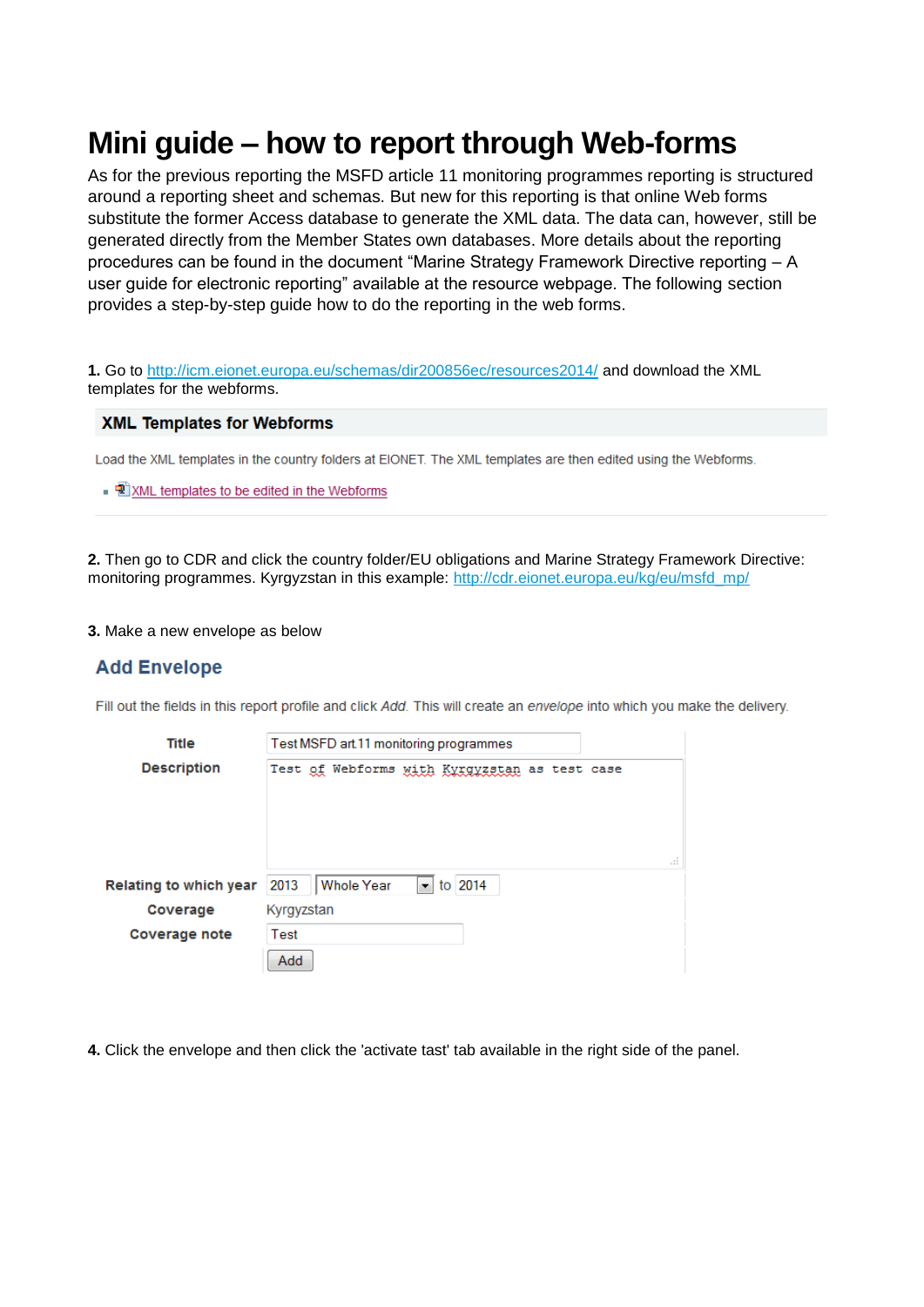| Overview                | <b>Edit properties   History</b>                                                                                                                 |                      |
|-------------------------|--------------------------------------------------------------------------------------------------------------------------------------------------|----------------------|
|                         | <b>Test MSFD art.11 monitoring programmes</b>                                                                                                    | $7$ iru              |
| <b>Description</b>      | Test of Webforms with Kyrgyzstan as test case                                                                                                    | <b>Activate task</b> |
| <b>Obligations</b>      | MSFD monitoring programmes (Art. 11)                                                                                                             |                      |
| Period                  | 2013 to Whole Year                                                                                                                               |                      |
| Coverage                | Kyrgyzstan                                                                                                                                       |                      |
| <b>Status</b>           | Task(s) waiting to be assigned: Activate task: <i>Draft</i> (You have to activate this task first before you<br>can upload your files.)          |                      |
| $\rightarrow$ Note      |                                                                                                                                                  |                      |
|                         | If you want to stay updated about events in this envelope Subscribe to receive notifications for this country and the current<br>$dataflow(s)$ . |                      |
| Files in this envelope. |                                                                                                                                                  |                      |
|                         | Remember to release the envelope when you have uploaded all files                                                                                |                      |
|                         | -Feedback for this envelope:                                                                                                                     |                      |
|                         | No feedback posted in this envelope                                                                                                              |                      |

**5.** Click the *Add file* tab (1) in the right corner and browse to the XML templates for the Webforms and upload it to the page. Notify that the text changes from *Add and Edit the MSFD monitoring programmes questionnaire* to *Modify the MSFD monitoring programmes questionnaire.*Click the name MSFD monitoring programmes (2).

| Draft your delivery   Edit properties  <br><b>Overview</b>                                                                                                      | <b>History</b>                                     |  |                  |  |
|-----------------------------------------------------------------------------------------------------------------------------------------------------------------|----------------------------------------------------|--|------------------|--|
| <b>Draft your delivery</b>                                                                                                                                      |                                                    |  | <b>Add file</b>  |  |
|                                                                                                                                                                 | محسبيل امالك<br><b>Program and Public Services</b> |  |                  |  |
| This dataflow can be delivered with webforms. Either follow the steps below and fill in the webform(s) or upload regular<br>files using the right side buttons. |                                                    |  |                  |  |
|                                                                                                                                                                 |                                                    |  | Release envelope |  |
| Modify the MSFD monitoring programmes questionnaire                                                                                                             | Deactivate task                                    |  |                  |  |
| Add and edit a MSFD monitoring SUB-programmes questionnaire                                                                                                     |                                                    |  |                  |  |

1) Your first step is to upload one or more files into this envelope. You can always interrupt your work and continue your contribution at a later time without losing data.

2) Once you are satisfied with the contribution, you choose Release envelope and your delivery will be released to the public.

| $\Gamma$ Files in this envelope-             |                     |
|----------------------------------------------|---------------------|
| KS MSFD11 Test 13 Apr 2014 55.1 KB<br>$\Box$ | Run QA #1 Run QA #2 |
| Cut<br>Delete<br>Copy<br>Rename              |                     |
| $\Gamma$ Feedback for this envelope-         |                     |
| No feedback posted in this envelope          |                     |

**6.** The Web forms are now ready for editing. When the questionnaire completed then click the save and close button and repeat the process for the MSFD monitoring SUB-programmes.